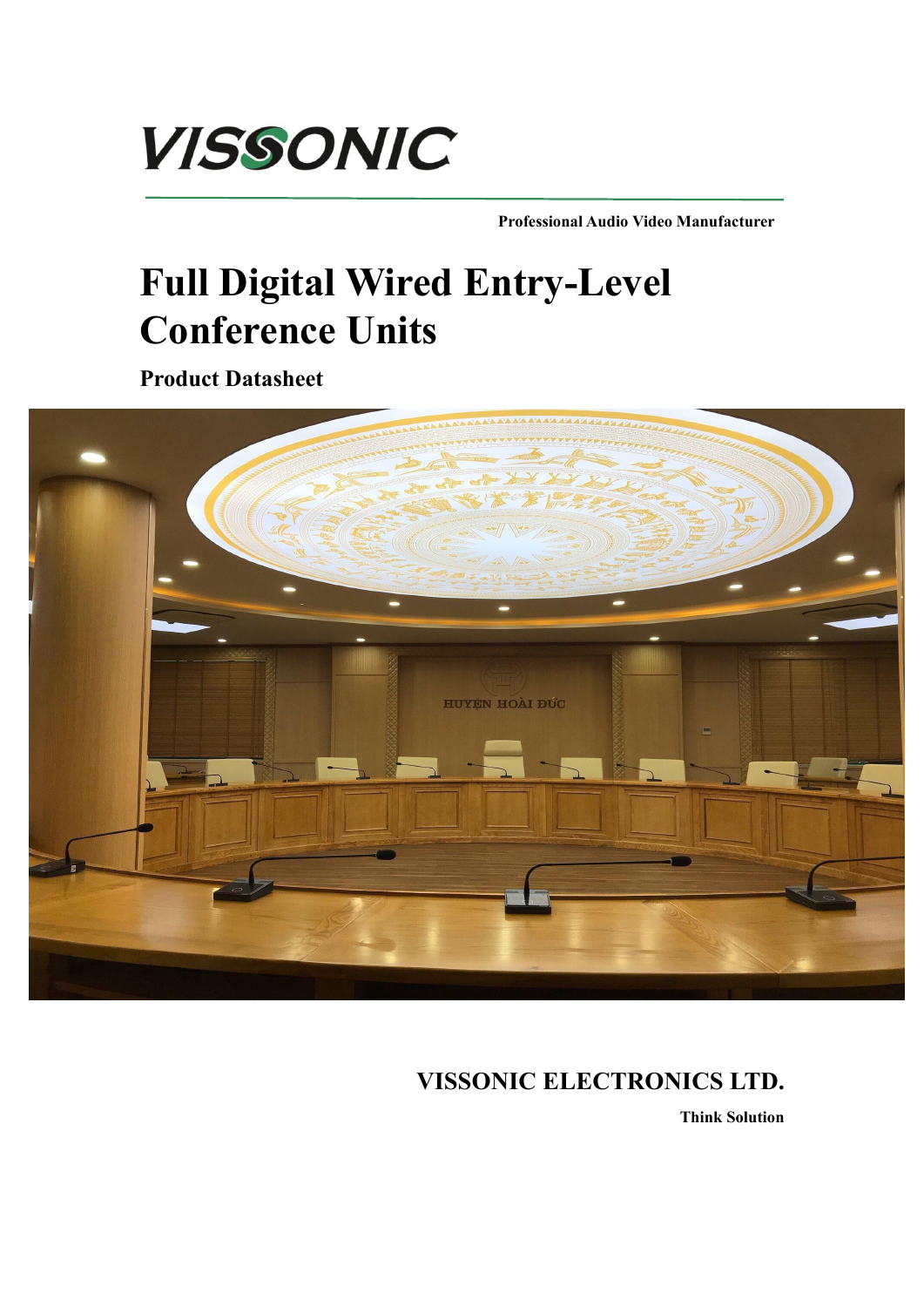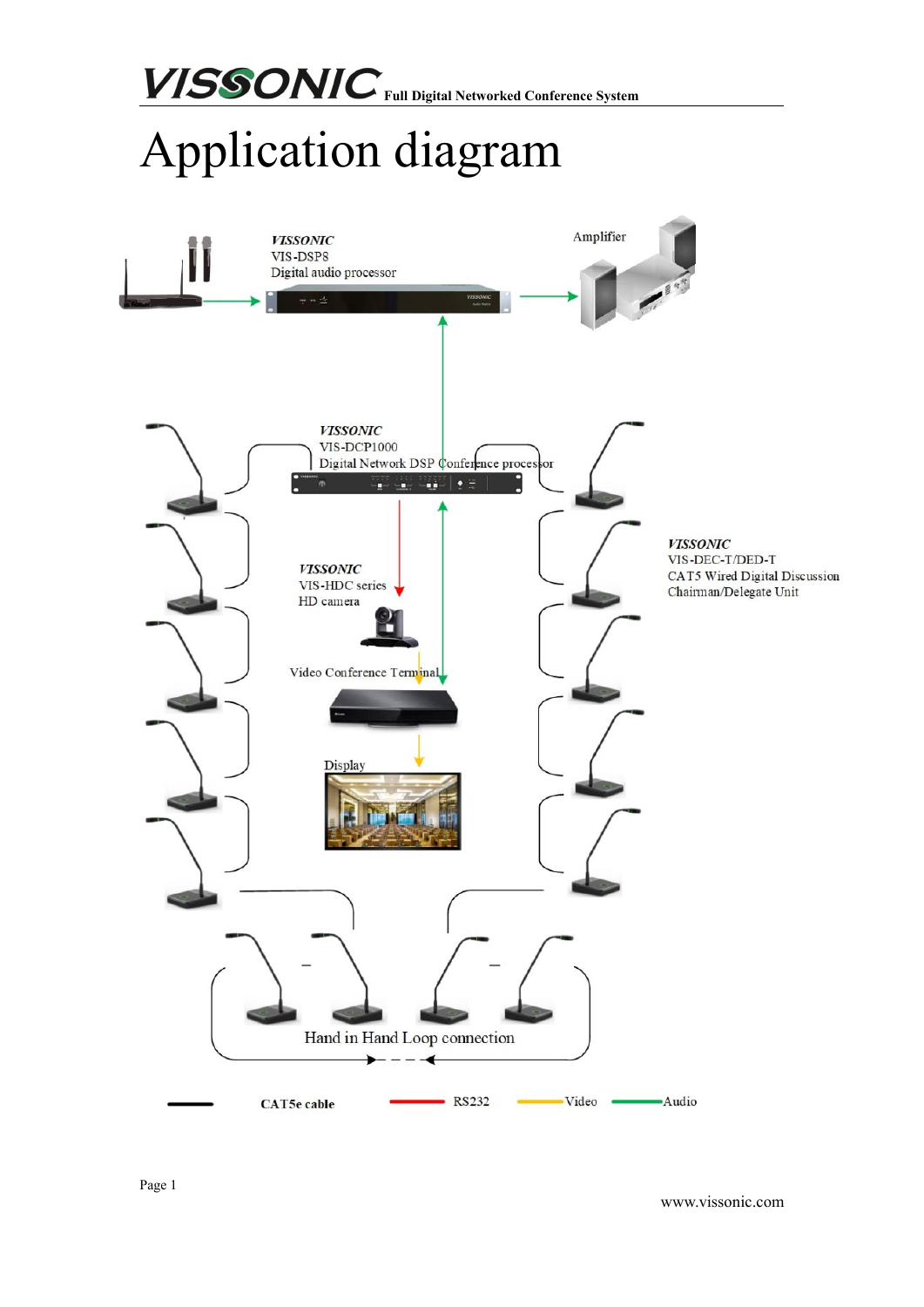# New Generation Full Digital Network Conference System, with High Tech in unique Sound Processing

## **CLEACON Full Digital Networked Conference System**

#### **Compact yet versatile design**

We are well aware that the main body of the meeting is the participants, so the product design reflects the elegant, yet compact and easy to use features. Common CAT5e connection ensures fast and easy to build any sized meeting occasions, conference unit features a graphical interface operating area, including lighting reminder, anyone can get started quickly. Easy to install, user-friendly to use, and is designed to ensure higher productive meetings.

#### **Excellent sound performance**

Advanced voice processing technology, with the unique design of the microphone, this unit can be accurate pickup and restore the human voice through a high-quality built-in speakers or an external PA system, original AUDIO-LINK digital ring network technology.

#### **High tech intelligence platform**

Timing function, overtime reminder, voting results multi-platform synchronization, network control and meeting management, conference Smart reservation, worldwide firmware real-time updates, the integration of IT technologies ensures smart conferencing platform, the CLEACON series is one of them.

#### **Complete easy-handling management**

The Central Unit is the center of the system –Provide power to the whole discussion units, control the cameras and link to other third-party devices. The 1U compact design is easily to put anywhere while keep a low profile in meeting room.

#### **Simple control with convenient recording**

We try to use less buttons to simplify the operation, and a LCD screen helps you monitor real-time action obviously. The USB slot enable it record every important meeting discussion, to file up every contents simply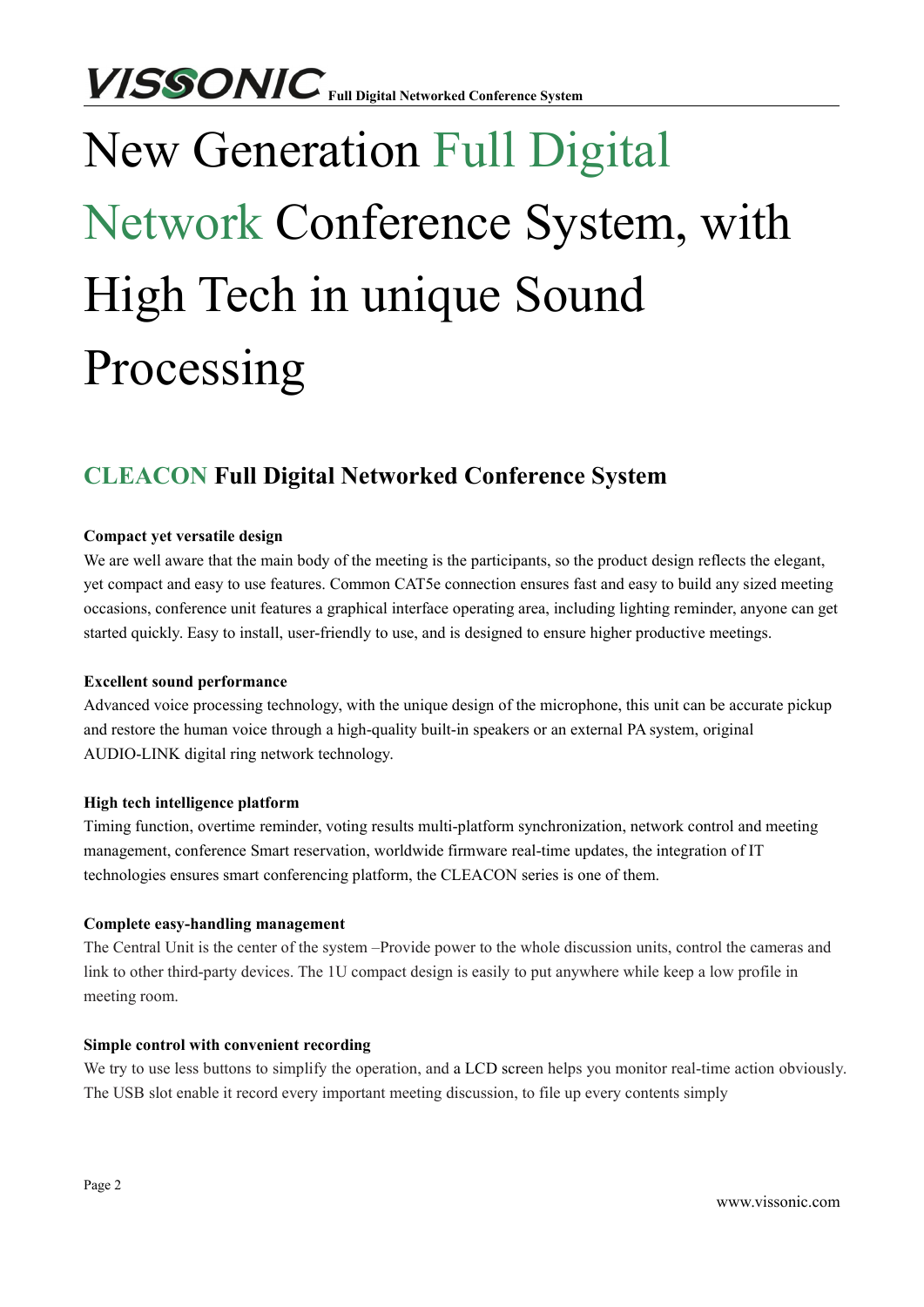## **VIS-DCP1000**

Full Digital Networked Conference Main Unit



### *Features*

- Intuitive function button design, no training required, easy to use
- The unique AUDIO-LINK digital ring network technology achieve full-digital signal transmission and processing
- One CAT5e cable to transmit up 64 channels audio and other signals.
- $\bullet$  High-fidelity sound quality by lossless audio transmission technology, 48K audio sampling rate and 20Hz  $\sim$ 20KHz frequency response
- "Hand-in-Hand-Loop-Network" connection makes the system always working perfectly no matter changing discussion unit or having any malfunctioned units
- USB recording, advanced noise cancellation technology to realize clearer recording

## *Functions*

- USB recording, advanced noise cancellation technology to realize clearer recording
- With VIS-EXM digital power box, it can expand to 5200 discussion units
- "Hand-in-Hand-Loop-Network" connection and the system automatically assigned to each unit independently ID to avoid duplicate ID conflict
- 2 channel audio input, XLR or RCA connector,for local input or remote video-conferencing input
- MAX 3 channel audio output, XLR, RCA or Phoenix connector
- Adding the audio input box, this system can be used with condenser microphones or dynamic microphones
- **TCP/IP connection between controller and PC**
- RS485 or RS232 to send the PELCO/VISCA protocol to realize camera auto-tracking function.
- Hot-swap for any system unit, and the controller has auto-recovery function
- Wide range of voltage from 100V~240V AC
- Without using PC software, our conference controller still owns following settings:
	- Limit on the number of speaking persons: By Setting the number of active delegate units at the same time (Number is 1/2/4/6 units)
	- Discussion modes:
	- "**OPEN**" Free for all, "**APPLY**" To apply then to speak, "**VOICE**" voice activate the mic, "**OVERIDE**" First in First out.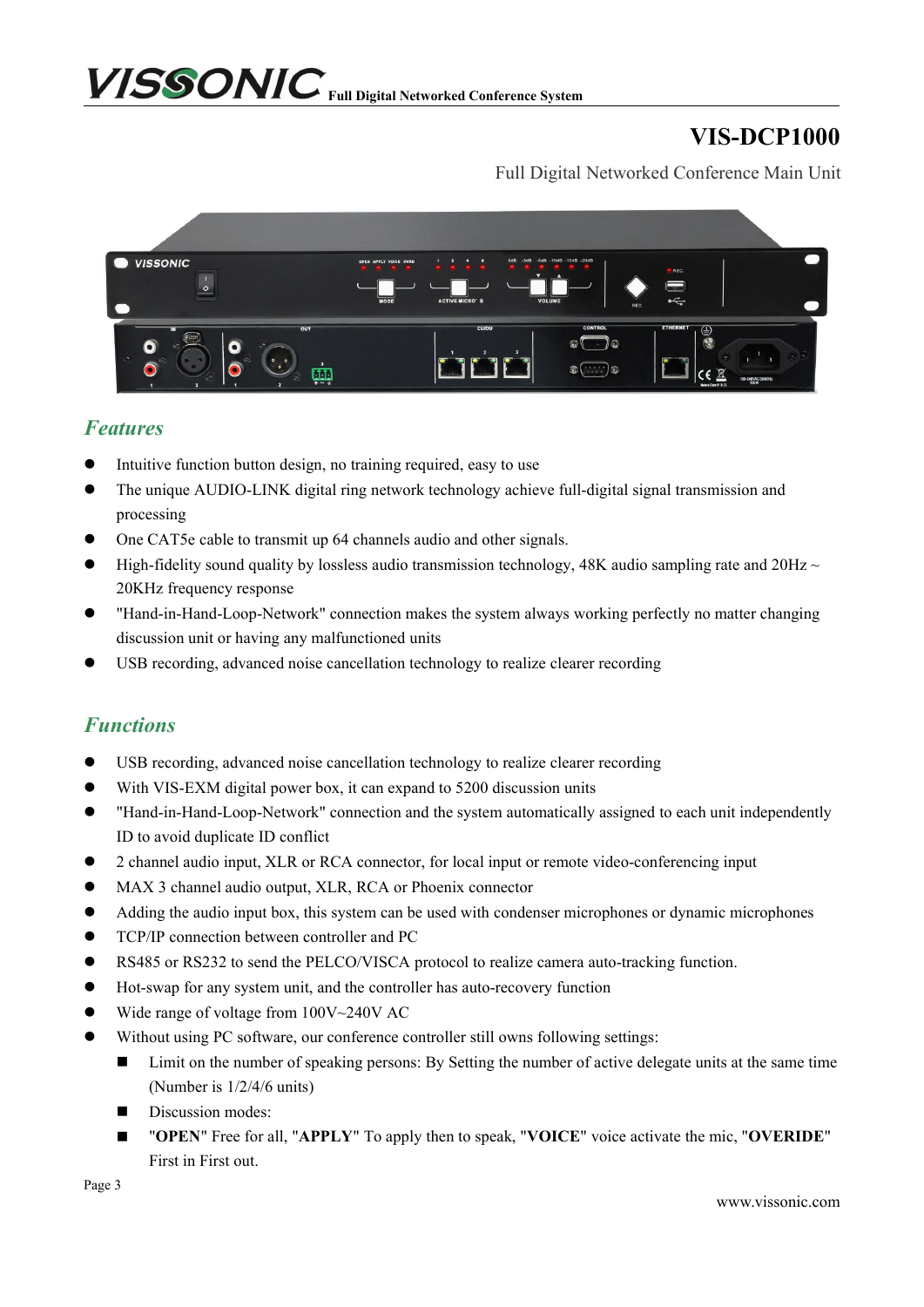- Controlling through RS232 to realize MIC ON/OFF, Priority, Volume adjustment.
- Chairman unit has priority to close all other units or mute them temporarily
- $\blacksquare$  Chairman unit can consent the request for speaking from delegate

### *Technical Parameters*

Power ..........100V / 240V AC@50/60Hz Static power consumption ...........12W Maximum power consumption....... 150W Unit power supply. . . . POE48VDC RS-232 control. . . . . 1x9 pin sub female socket 1x9 pin sub-D male socket Ethernet control. . . . RJ45 connect computer control Frequency Response .......20Hz ~ 20KHz THD.........<0.05% Channel Crosstalk> 85dB Noise ratio (S / N)> 96KG Dynamic Range> 94dB

### *Installation parameters*

Dimensions (mm)...... 483L x 260W x43.6H Weight....3kg Color.....Black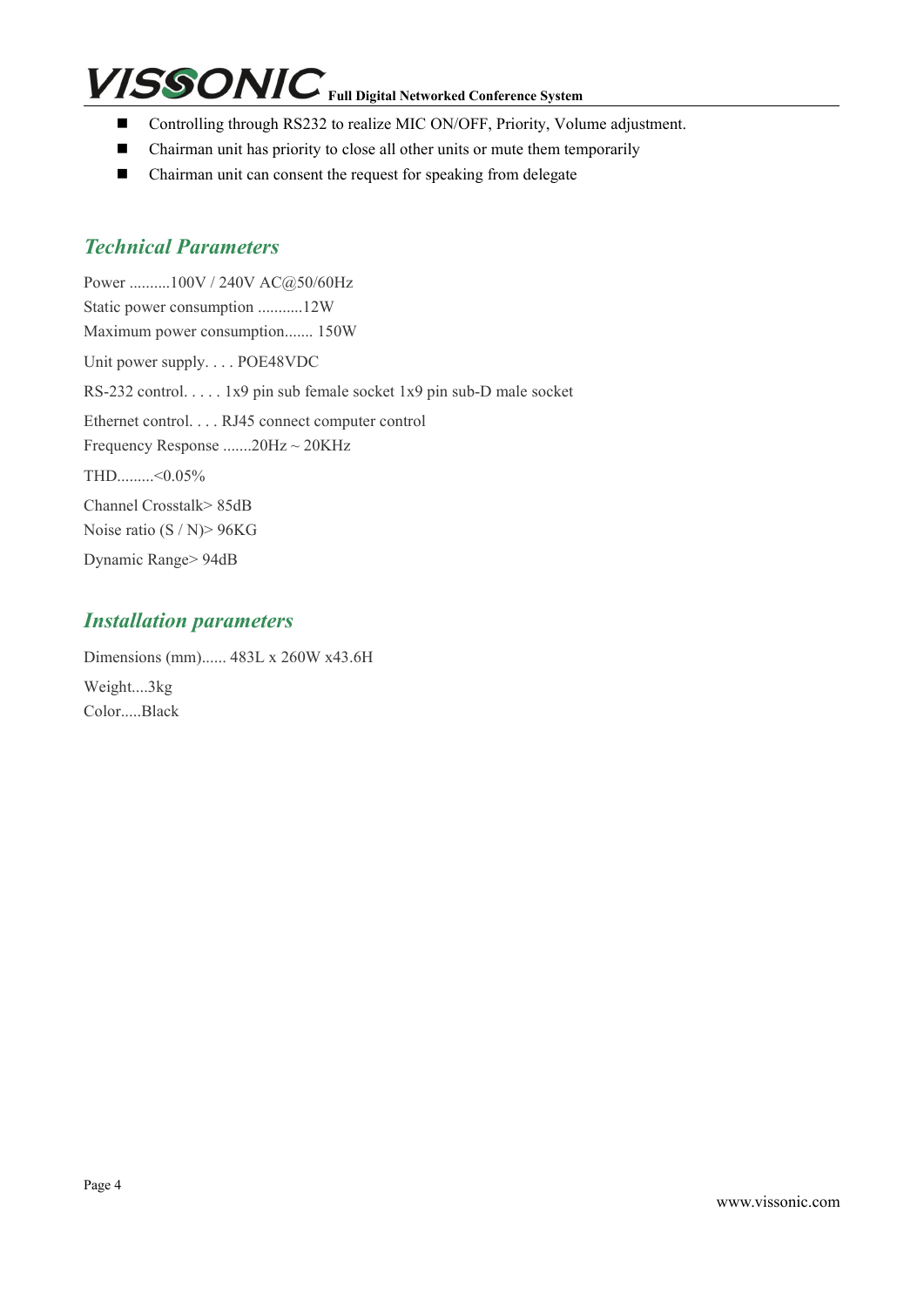## **VIS-DEC-T/VIS-DED-T**

CAT5 Wired Digital Basic Discussion Chairman/Delegate Unit



## *Features*

- The unique AUDIO-LINK digital ring network technology achieve full-digital signal transmission and processing
- Stylish, low profile design with touchable interface
- Compliance with IEC 60914, GBT 15381-94
- Standard CAT5e and RJ45 connectors are used in CLEACON series to provide more convenient on project and maintenance.
- The cable connection of MIC units are either hiding underneath or from the rear of the unit, makes it convenient for different request of installation
- **•** Internal high-fidelity loudspeaker
- Head-set interface in both sides with volume adjust
- Line-in interface which allows microphone or other line-in device like cell phone, laptop to pass audio through to perform teleconference
- The unique AUDIO-LINK digital ring network technology achieve full-digital signal transmission and processing, completely avoid the RF interference from cell phone or similar devices.
- "Hand-in-Hand-Loop-Network" connection makes the system always working perfectly and more reliable.

#### *Functions*

- Compliance with IEC 60914, GBT 15381-94
- The uniqueAUDIO-LINK digital ring network technology achieve full-digital signal transmission and processing, completely avoid the RF interference from cell phone or similar devices.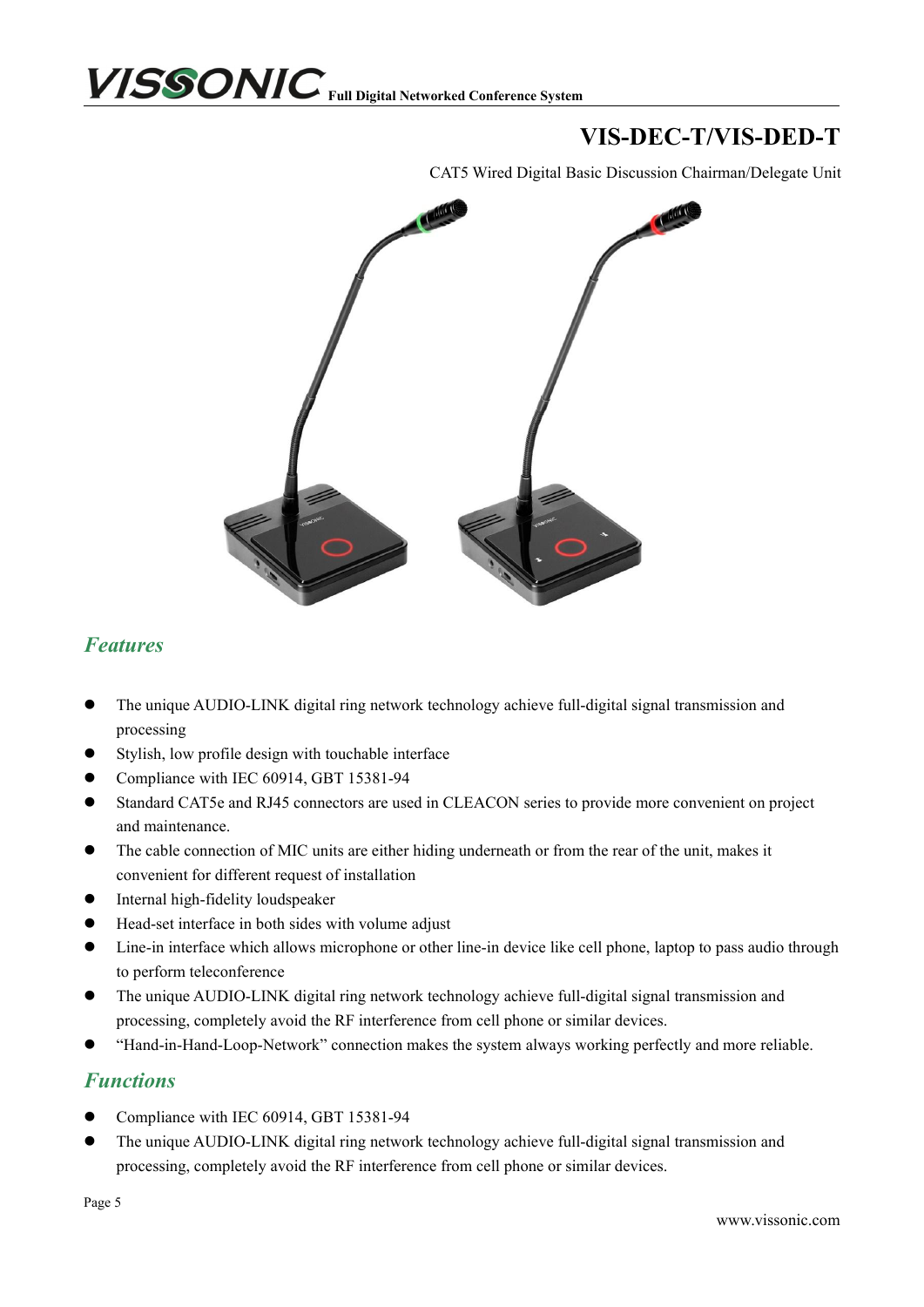- Single CAT5e cable transmits 64 channels of audio and various information.
- High fidelity sound by zero loss audio transmit technology, 48K audio sampling frequency, 20Hz  $\sim$  20KHz response frequency
- "Hand-in-Hand-Loop-Network" connection makes the system always working perfectly no matter changing discussion unit or having any malfunctioned units
- This system automatically assigned to each unit independently ID to avoid duplicate ID conflict
- Limiter to prevent the sound suddenly become loud or low; noise gate of human voice can be identified; AGC (Automatic Gain Control)/AFC (Adaptive Feedback Cancellation)/ANC (Active Noise Control)/Mix (Auto-Mix) technology
- Hot-swap for any system unit, and the controller has auto-recovery function
- Precise cardioid directional microphone capsule with anti-wind microphone foam, with two-color LED indicator

Button for MIC ON/OFF, Priority & Apply Answer button for chairman unit

- Built-in high-fidelity speakers, it automatically mutes to prevent howling when press MIC ON Head-set interface in both sides with volume adjust
- Discussion modes:
- "OPEN" Free for all, limited by the active units setting by controller, "VOICE" Unit activated by voice, "OVERRIDE" First in First out, "PTT" Keep pressing button when speaking, "APPLY" To apply then to speak, "ALL" Free to speak for all people
- Work with our HD camera and video matrix switcher, it applies camera auto tracking function

## *Technical Parameters*

Button: Touchable interface Sound Pickup: heart type capacitance Sensitivity: -46 dBV / Pa Maximum power consumption: 2.0W Directivity:  $0^{\circ}$  / 180  $\circ$  > 20 dB (1 kHz) Headphone load: 16Ω headphone volume: 10mW Headphone jack: 3.5mm stereo Input impedance: 2kΩ SNR: 70dB Frequency response:  $20 \sim 20000$ Hz Connection: CAT5 / CAT6 cable + snap Equivalent noise: 20dBA (SPL) Main material: Aluminum Cover + ABS base The maximum sound pressure: 125dB (THD <3%) Weight: 0.9kg (with microphone) Dimension:  $120W \times 140$  L $\times$  22H mm (without microphone) Operating temperature:  $0^{\circ}$ C to + 55 °C Color: Black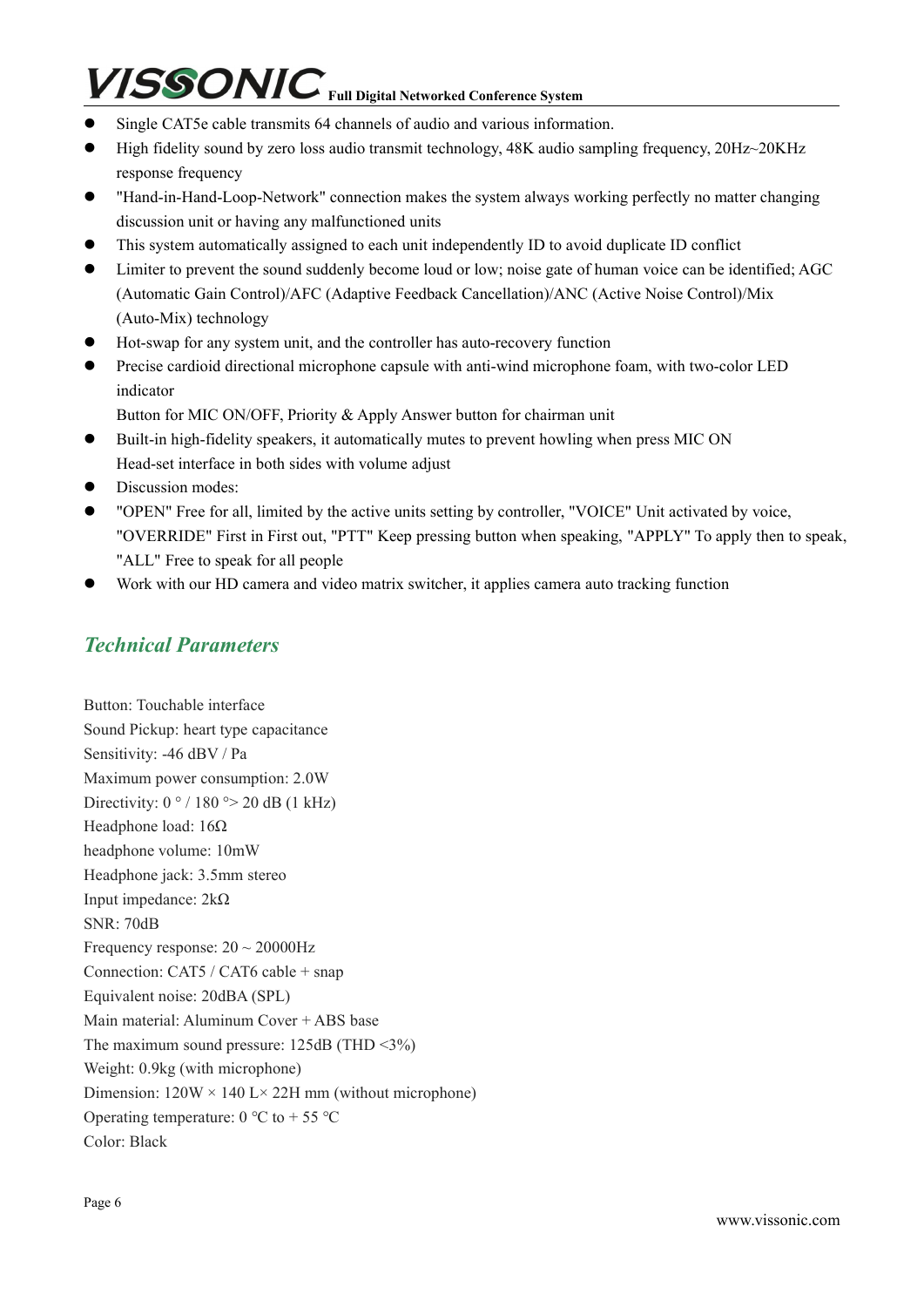## **VIS-DOC-T/VIS-DOD-T**

CAT5 Wired Digital Discussion Unit with physical button



The appearance of this conference unit continues the classic design ideas, absorbing a number of classic microphone elements, including a long-stroke physical speaking button with a concave relief, a built-in 2x2W high-quality speaker, and a symmetrical design. The core uses VISSONIC digital network technology to maintain consistent excellence. Installation and use experience.

#### *Features*

- The unique AUDIO-LINK digital ring network technology achieve full-digital signal transmission and processing
- Stylish, low profile design with physical button
- Compliance with IEC 60914, GBT 15381-94
- Standard CAT5e and RJ45 connectors are used in CLEACON series to provide more convenient on project and maintenance.
- The cable connection of MIC units are either hiding underneath or from the rear of the unit, makes it convenient for different request of installation
- **•** Internal high-fidelity loudspeaker
- Head-set interface in both sides with volume adjust
- Line-in interface which allows microphone or other line-in device like cell phone, laptop to pass audio through to perform teleconference
- The unique AUDIO-LINK digital ring network technology achieve full-digital signal transmission and processing, completely avoid the RF interference from cell phone or similar devices.
- "Hand-in-Hand-Loop-Network" connection makes the system always working perfectly and more reliable.

## *Functions*

- Compliance with IEC 60914, GBT 15381-94
- The unique AUDIO-LINK digital ring network technology achieve full-digital signal transmission and processing, completely avoid the RF interference from cell phone or similar devices.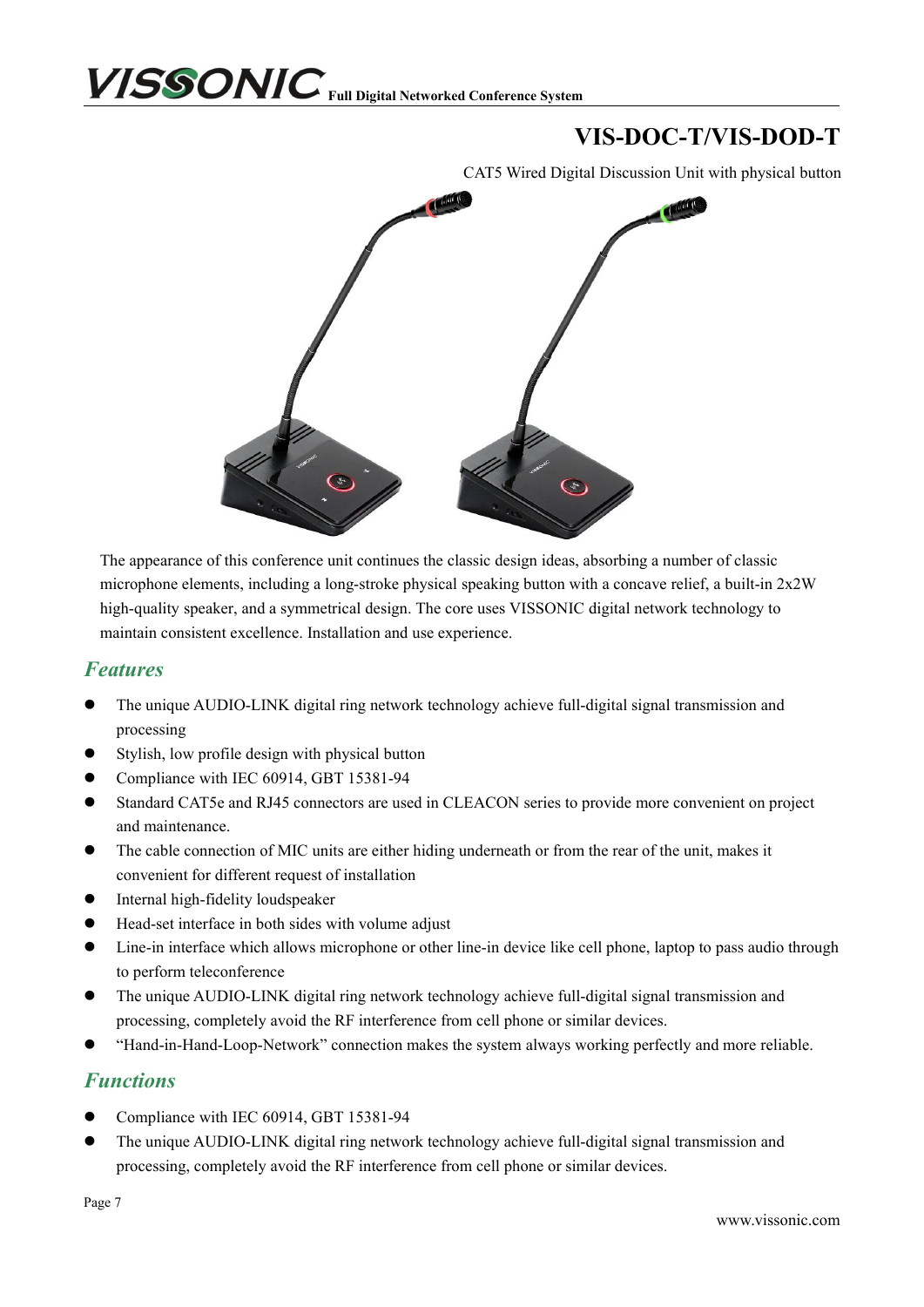- Single CAT5e cable transmits 64 channels of audio and various information.
- High fidelity sound by zero loss audio transmit technology, 48K audio sampling frequency, 20Hz  $\sim$  20KHz response frequency
- "Hand-in-Hand-Loop-Network" connection makes the system always working perfectly no matter changing discussion unit or having any malfunctioned units
- This system automatically assigned to each unit independently ID to avoid duplicate ID conflict
- Limiter to prevent the sound suddenly become loud or low; noise gate of human voice can be identified; AGC (Automatic Gain Control)/AFC (Adaptive Feedback Cancellation)/ANC (Active Noise Control)/Mix (Auto-Mix) technology
- Hot-swap for any system unit, and the controller has auto-recovery function
- Precise cardioid directional microphone capsule with anti-wind microphone foam, with two-color LED indicator

Button for MIC ON/OFF, Priority & Apply Answer button for chairman unit

- Built-in high-fidelity speakers, it automatically mutes to prevent howling when press MIC ON Head-set interface in both sides with volume adjust
- Discussion modes:
- "OPEN" Free for all, limited by the active units setting by controller, "VOICE" Unit activated by voice, "OVERRIDE" First in First out, "PTT" Keep pressing button when speaking, "APPLY" To apply then to speak, "ALL" Free to speak for all people
- Work with our HD camera and video matrix switcher, it applies camera auto tracking function

## *Control & Indicators*

#### **Electrical parameters**

Maximum power consumption: 2.0W Frequency response:  $20\text{Hz} \sim 20\text{kHz}$ Total harmonic distortion (THD) .............. <0.1% Dynamic range ..............> 94dB Signal-to-noise ratio (S / N) ..............> 96dB Headphone load impedance ................>  $16\Omega < 1k\Omega$ Headphone output power .............. 25mW Rated microphone input ..............> 70dB SPL Maximum microphone input ..............> 100dB SPL Speaker rated output .........> 70dB SPL at 0.5m Sensitivity ..............- 46 dBV / Pa

#### **Mechanical parameter**

Connection method .............. CAT5 / CAT6 cable + snap Buttons .............. Stroke button Main material: ............ Aluminum alloy, ABS Color: Black Weight .............. 0.9kg Dimensions (mm) ............... 140 width  $\times$  120 depth  $\times$  33 height

## *Item Model for Order*

Page 8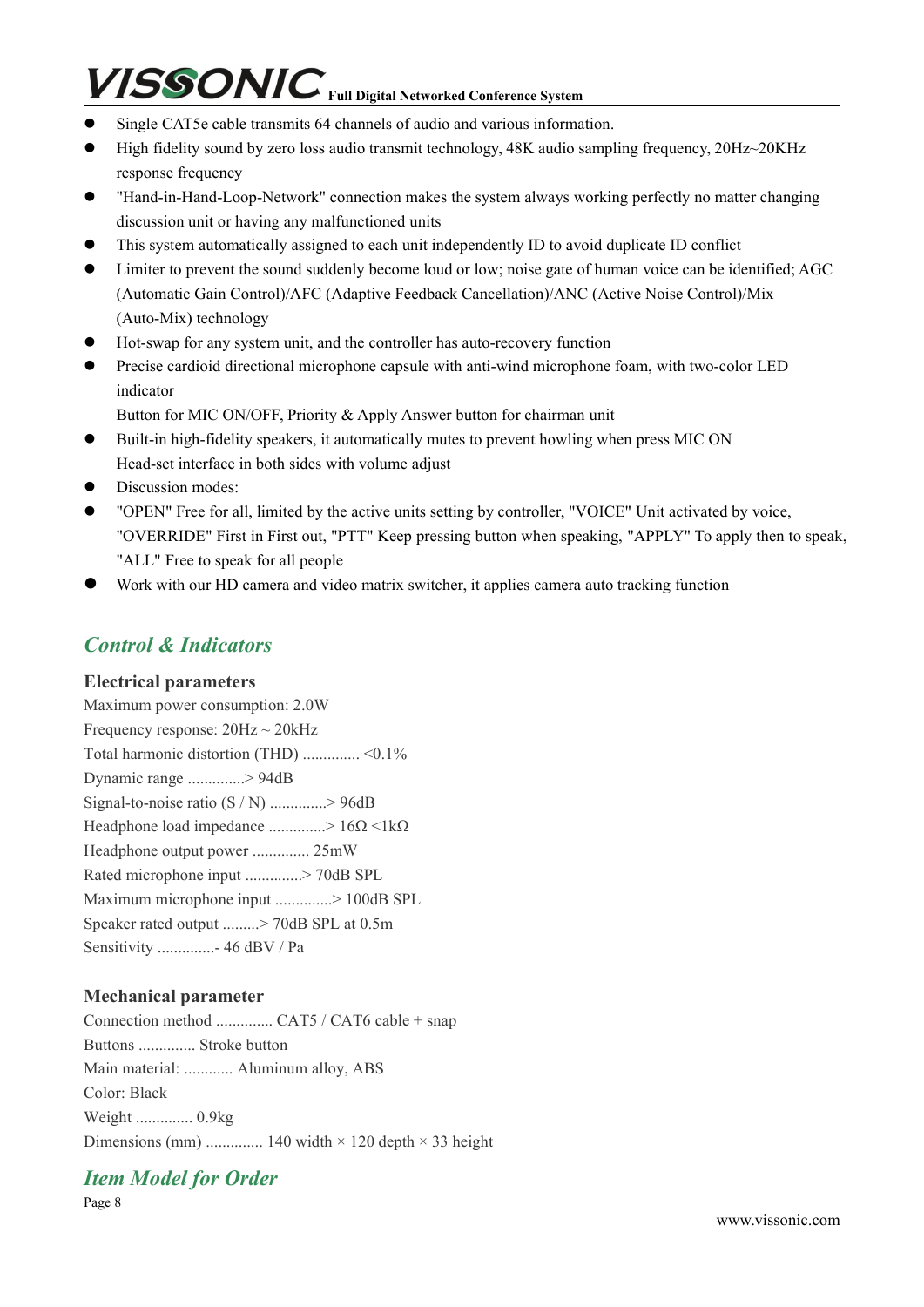| VIS-DOC-T  All-digital network discussion chairman unit       |
|---------------------------------------------------------------|
| VIS-DOD-T  All digital network discussion representative unit |
| VIS-DCP1000  All Digital Network Conference System controller |
| VIS-M220  220mm microphone (black) with anti-wind foam cover  |
| VIS-M330  330mm microphone (black) with anti-wind foam cover  |
| VIS-M410  410mm microphone (black) with anti-wind foam cover  |
|                                                               |
| VIS-M600  600mm microphone (black) with anti-wind foam cover  |
|                                                               |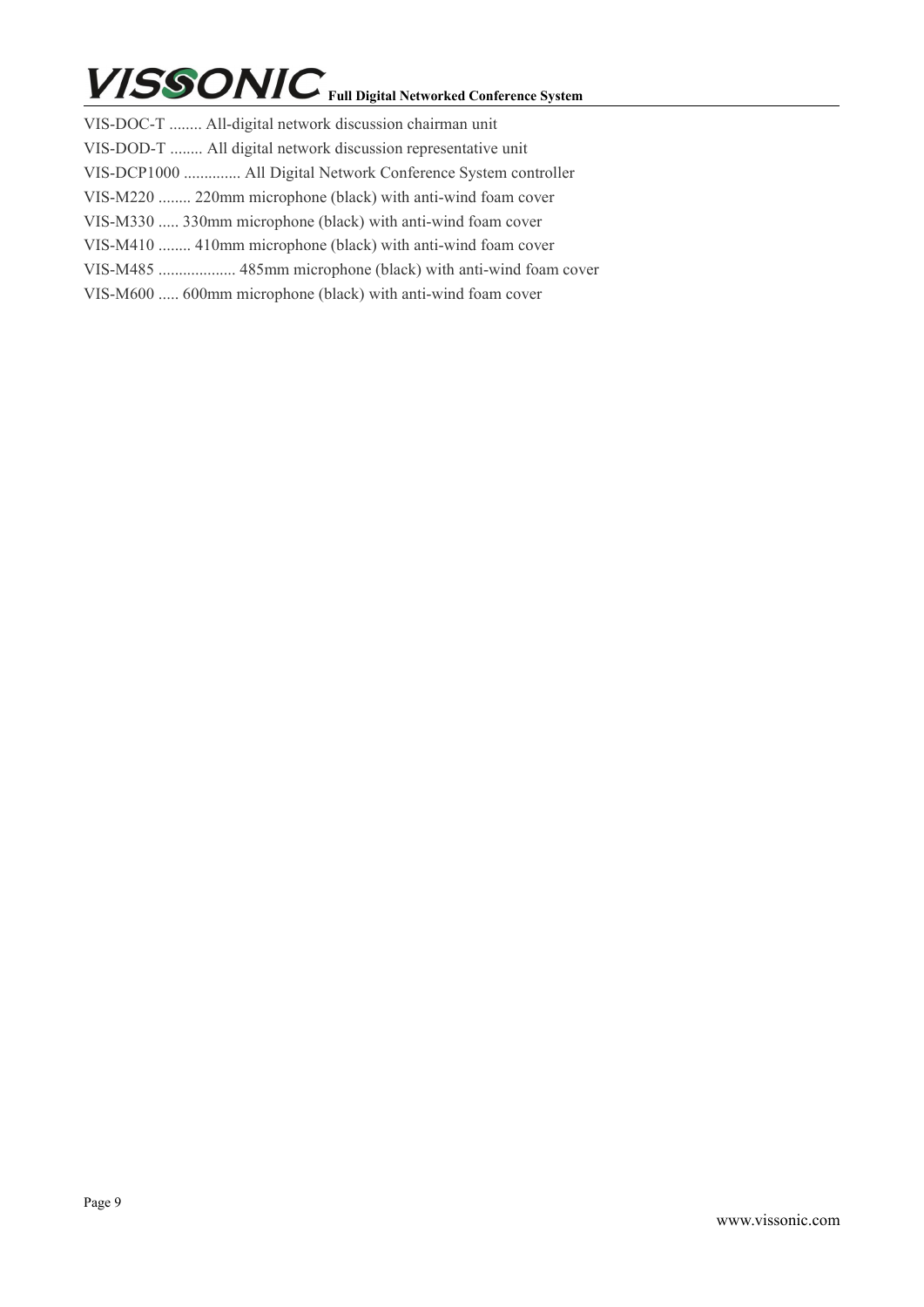

**VIS-EXM**

Extension Main Unit



## *Features*

- Expense four chains
- No fan and noiseless design
- **•** Compact profile

#### *Functions*

- To achieve loop wired architecture with star wired benefits.
- Get 4 CU/DU channels.
- Work with no noise power supply to achieve "No fan,Noiseless" power enhancing.
- The distance between VIS-EXM extension main unit up to 100m

## *Control & Indicators*

Power indicator Loop through chains indicators Repeated chains indicators Grounded or Floating switch

#### *Interfaces*

Self-locking DC connector 4 x RJ45 loop ports or Microphone ports 2x RJ45 Loop through chains

## *Technical Parameters*

Power: 3A 48VDC Dimension:223x37x92mm (W x H x D) Weigth:0.5KG

## *Item Model for Order*

VIS-EXM..................Extension main unit

Page 10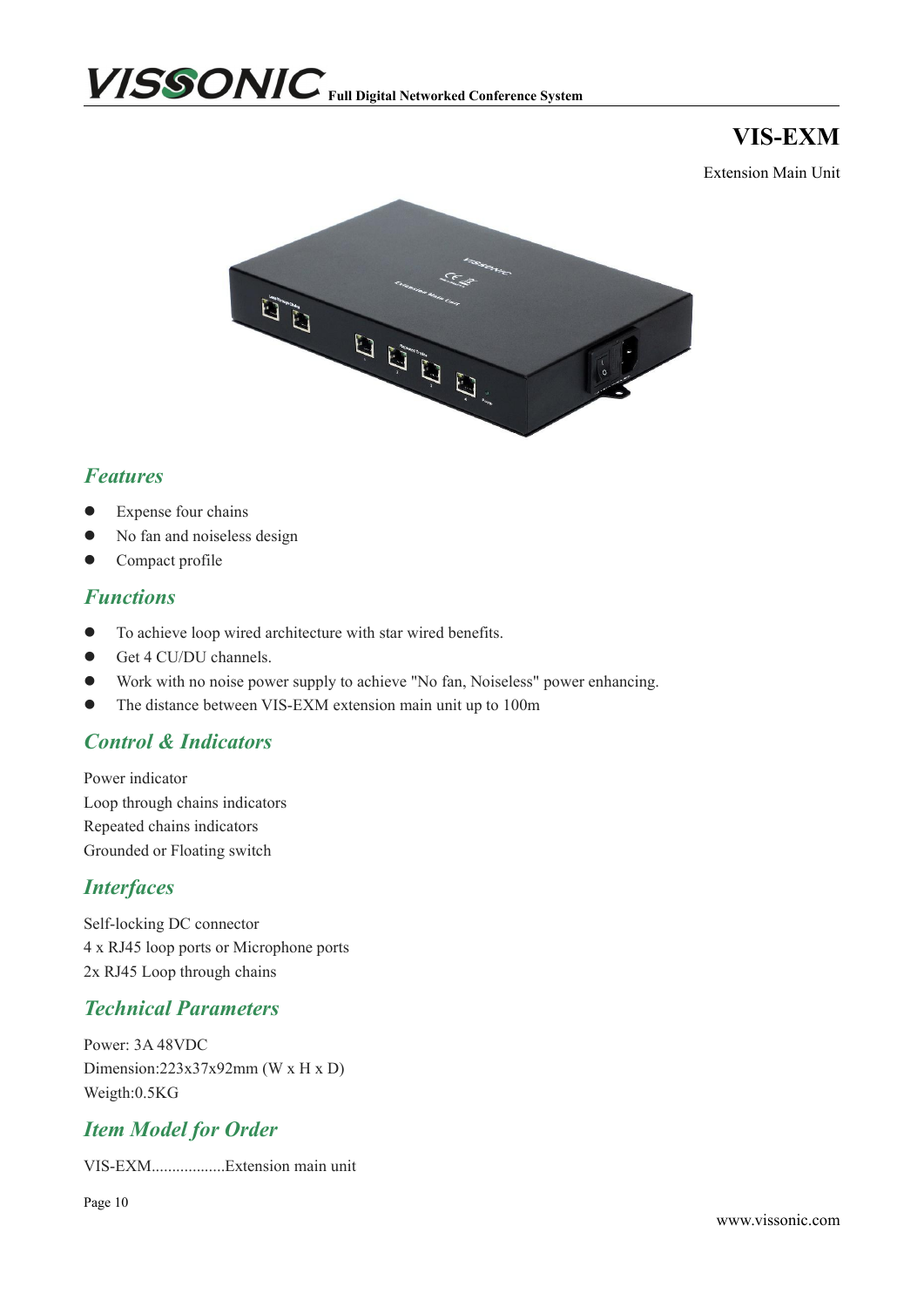

## **VIS-M600/VIS-M485/VIS-M410/VIS-M330**

Pluggable Gooseneck Microphone



### *Features*

- **•** Precise directional microphone head with Mini design
- **•** Two color LED ring indicator
- anti-wind microphone foam cover
- Strong audio collection ability to work with different length of microphone

## *Functions*

- Two-color LED indicator on microphone, red for speaking, green means need acceptance from chairman to speak
- Screw lock socket to connect removable microphone

#### *Technical Parameters*

Length: VIS-M600 600mm VIS-M485 485mm VIS-M410 410mm Weight: VIS-M600 130g VIS-M485 120g VIS-M410 100g Color: Black

#### *Item Model for Order*

VIS-M330..................330mm Microphone, with anti-wind foam cover VIS-M410..................410mm Microphone, with anti-wind foam cover VIS-M485..................485mm Microphone, with anti-wind foam cover VIS-M600..................600mm Microphone, with anti-wind foam cover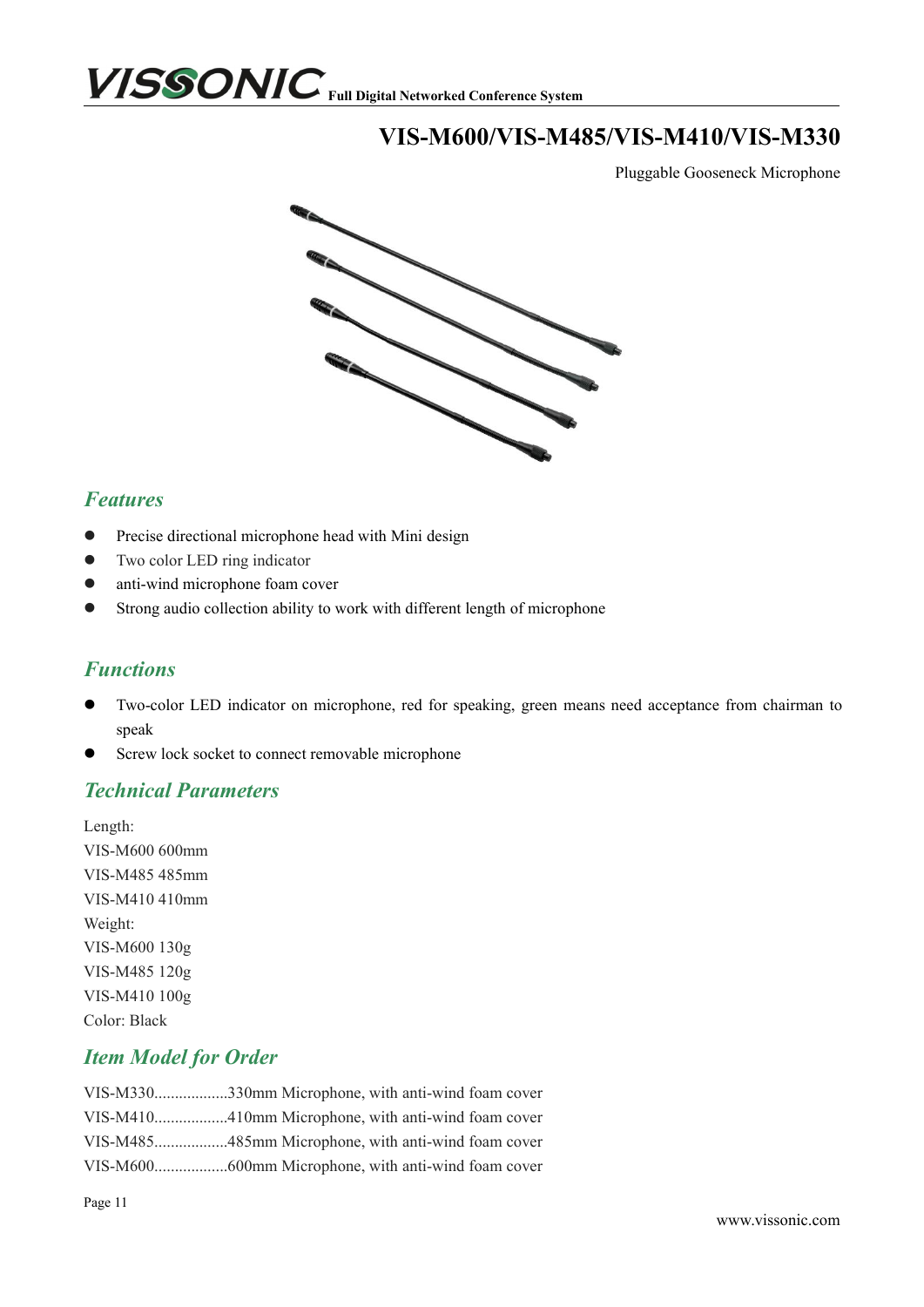

## **VIS-HL002/ HL005/ HL010/ HL020/ HL050/HL100**

Professional CAT5E conference extension cables



## *Features*

- $\bullet$  TIA/EIA 568B CAT5E
- ISO/IEC 11801 ClassD
- **•** CELENEC EN50173, EN50167, EN50169
- **ULC(UL)&ETL Verified**
- Pre-test by VISSONIC

#### *Functions*

- Extension cable for main unit to CU/DU unit
- Carry 48DC power and signals
- Male to Male cable
- Size from 2m to 100m

## *Interfaces*

2x male RJ45

## *Technical Parameters*

Standard: TIA/EIA 568B CAT5E Connector: Shielded RJ45 Shielding: F/UTP Resistance:100ohm±15%,1MHz to 100MHz Delay skew:25ns/100m max Gauge:24AWG solid bare copper Flame retardant rating: CM, IEC332/1 Storage Temperature: -20℃~80℃ Operation temperature: -20℃~60℃